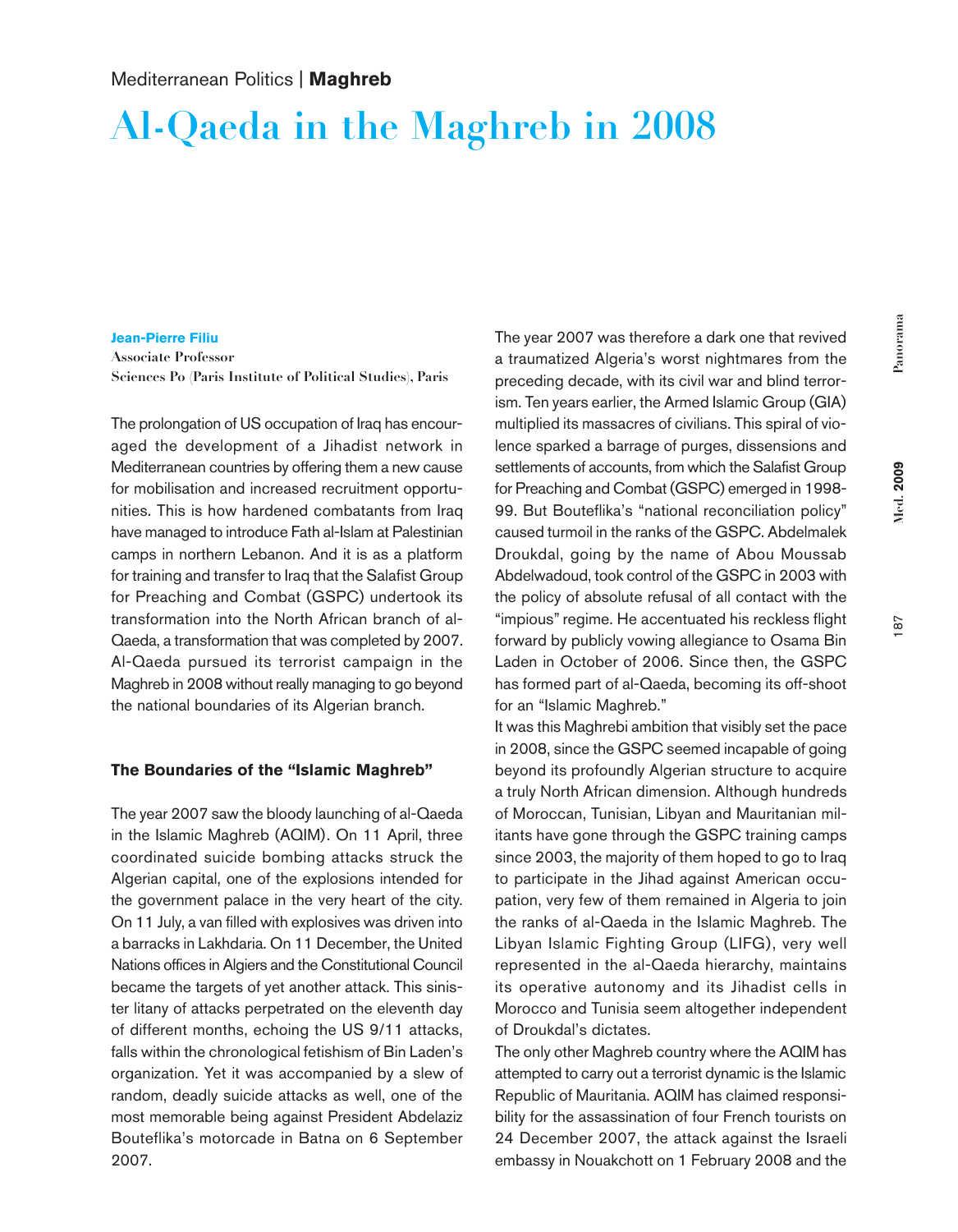ambush on 15 September 2008, in which some 15 Mauritanian soldiers perished. The putsch that overthrew the democratic government in Nouakchott in August 2008 did not mitigate the aggressiveness of al-Qaeda, which made reiterated declarations of Jihad against the new regime. Mauritania served as privileged terrain for GSPC operations beginning in 2005, that is, long before its transformation into AQIM, and carrying out subversion associated with al-Qaeda since then thus falls within a logic of continuity rather than rupture.

### **Saharan Traps**

Since its origins, the GSPC was one strong branch in southern Algeria, and its members travelled nomadically through the Saharan Desert from Mauritania to Chad, dedicating themselves, among other things, to trafficking of all sorts. One of these itinerant cells had abducted some thirty Western tourists in Algeria in 2003, holding them for several months before releasing them in either southern Algeria or northern Mali. The fear of these Saharan insurgent networks causing transnational subversion was a determining factor in the US's decision to launch a regional security initiative (first called Pan-Sahel, then TSCTI/Trans-Saharan Counterterrorism Initiative). Parallels between the no-go areas along the Afghan-Pakistani border and the uncontrollable regions along the edges of the Sahara were even evoked.

The fear of cross-border destabilisation returned on 22 February 2008, upon AQIM's abduction of two Austrian tourists in southern Tunisia. The Jihadist organisation quickly brought the hostages to southern Algeria and publicly demanded the release of AQIM members held under arrest in Algeria and Tunisia. This type of demand, common for hostage-taking in the preceding century, contrasts with al-Qaeda's modus operandi in Iraq as well as Pakistan, where they have used Western hostages to create morbid spectacles and not to negotiate the release of one or another of its militants. It quickly became evident that it was the local group bartering the lives of the Austrian hostages, with no contact whatsoever with the AQIM leadership.

After long months of laborious negotiations, punctuated by crises and theatrical moves, the two Austrian hostages were rescued on 30 October 2008 by the Malian army. Though the conditions of this happy end fortunately remain secret, it seems evident that the ignoble dimension of the abduction of Western tourists was as determining in 2008 as it was in 2003. Jihadist crime in the Saharan Desert, the perpetrators of which the GSPC has managed to rally since its foundation, has changed neither in nature nor in logic under the al-Qaeda banner. Indeed, the growth in regional power, about which Abdelmalek Droukdal and his propaganda machine boast, remains largely a smoke screen.

#### **Relative Containment of Terrorism**

The transformation of the GSPC into AQIM immediately meant the introduction into Algeria of the suicide attack technique, practically absent there until then, even at the height of the civil war in the 1990s. This form of operation has entailed considerable loss of human lives, in particular in the double explosions in Algiers on 11 April and 11 December 2007. During the course of 2008, the only operation of comparable dimension was the kamikaze attack against the police academy in Boumerdes, which killed 45 people on 19 August. However, many attacks resulted in the death of only the suicide bomber himself, as on 23 July 2008 in Lakhdaria, when 13 soldiers were injured.

# **In general, al-Qaeda is coming up against rejection of its mass terror by the Algerian population**

AQIM pursued its media campaign of denouncing the "new colonization" and hammering threats against "infidel" America, as well as "crusader" France and Spain. But its repeated attempts to strike Western nationals in Algeria largely failed. It took a year and a half of deadly tracking until the former GSPC finally claimed responsibility for the assassination of a French engineer on 8 June 2008 in Lakhdaria, at the price of the death of 11 other Algerians, killed by the successive explosions of two car bombs. AQIM's propaganda, however, goes to great efforts to magnify its anti-Western scorecard: according to it, AQIM killed 12 Canadians from the SNC-Lavalin company in Bouira on 20 August 2008, whereas the explosion of the company bus produced only Algerian victims.

188

**Med. 2009**

**Med.** 2009